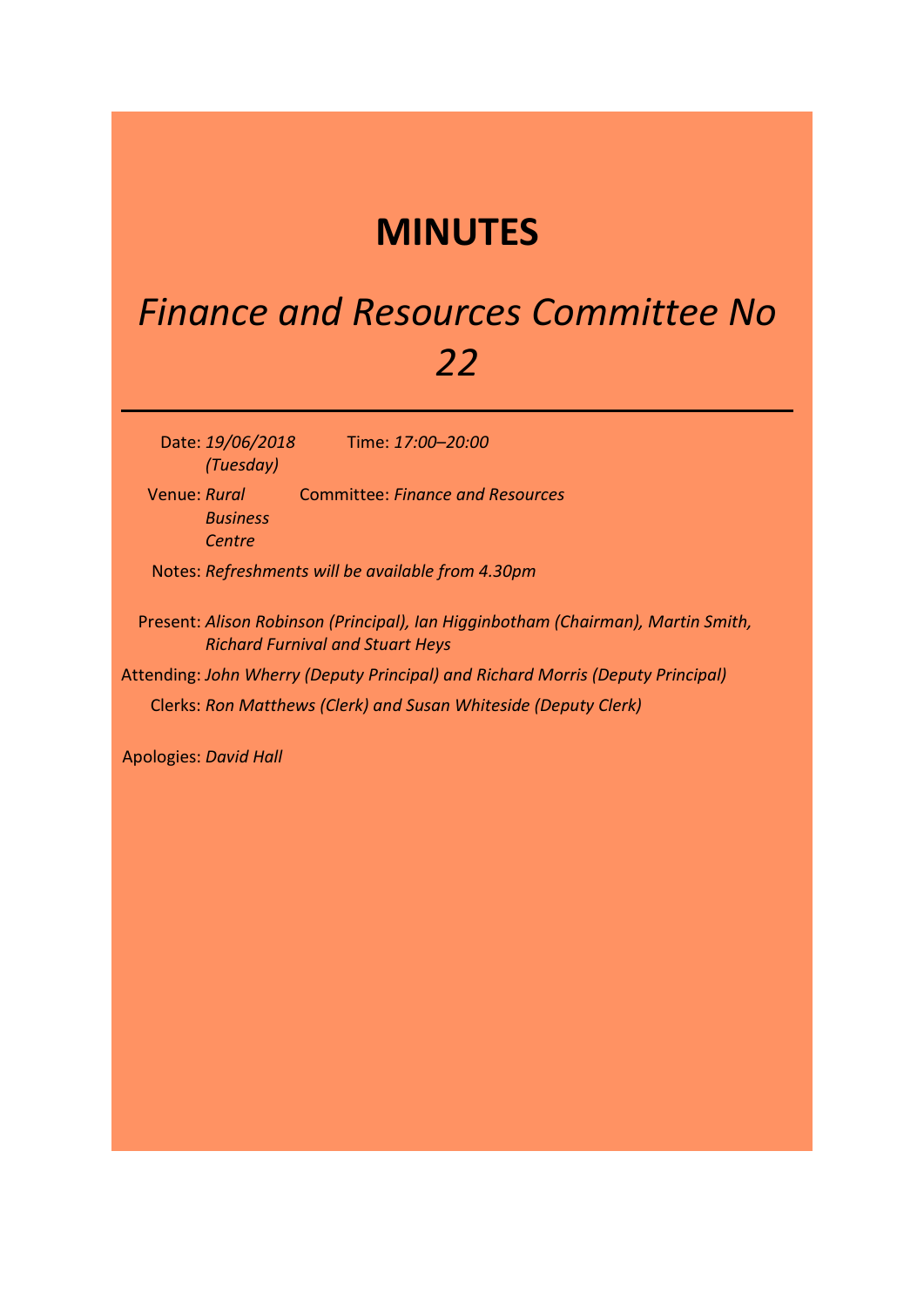|                                | <b>Public Minutes</b>                                                                                                                                                                                                                                                                                                                                               |          |
|--------------------------------|---------------------------------------------------------------------------------------------------------------------------------------------------------------------------------------------------------------------------------------------------------------------------------------------------------------------------------------------------------------------|----------|
| Item number:<br>(and category) | Item description:                                                                                                                                                                                                                                                                                                                                                   | Queries: |
| 26.18<br><b>Information</b>    | <b>Attendance of College Management Staff</b><br>Section 8.2 of the current Constitution and Terms of Reference for the<br>Finance & Resources Committee states:<br>College management and / or consultants may attend meetings by invitation                                                                                                                       |          |
|                                | in an advisory capacity.<br><b>Resolved:</b><br>That College Management staff attend the meeting.                                                                                                                                                                                                                                                                   |          |
| 27.18<br>Record                | <b>Apologies for Absence</b><br>An apology for absence was received from David Hall.                                                                                                                                                                                                                                                                                |          |
| 28.18                          | <b>Public Minutes of Previous Meeting</b>                                                                                                                                                                                                                                                                                                                           |          |
| <b>Decision</b>                | The public minutes of the Finance & Resources Committee meeting number<br>21 held on 20 February 2018 (published on the extranet) were signed and<br>agreed as a true and accurate record of the meeting.                                                                                                                                                           |          |
| 29.18<br>Record                | <b>Declarations of Interest</b>                                                                                                                                                                                                                                                                                                                                     |          |
|                                | There were no declarations of interest made in respect of items on the public<br>agenda.                                                                                                                                                                                                                                                                            |          |
| 30.18<br><b>Decision</b>       | <b>Appointment of Vice Chair</b><br>The Committee was asked to consider the appointment of a Vice Chair for the<br>remainder of the academic year following Sarah Burdaky's resignation from<br>the Corporation.<br>Following due process it was<br><b>Resolved:</b>                                                                                                |          |
|                                | That Martin Smith be appointed Vice Chair of Finance & Resources<br>Committee for the remainder of the academic year.                                                                                                                                                                                                                                               |          |
| 31.18<br><b>Decision</b>       | <b>Strategic Plan Progress Report</b><br>The Committee gave consideration to the Strategic Plan Progress Report for<br>the Finance and Resources Committee.<br>We will continue to build and enhance our brand and reputation for<br>excellence within the land-based & Sports sectors.<br>Recruitment targets for Further Education were being met. Apprenticeship |          |
|                                | numbers had increased but were slightly behind target. As previously<br>documented there was a shortfall in Higher Education recruitment.                                                                                                                                                                                                                           |          |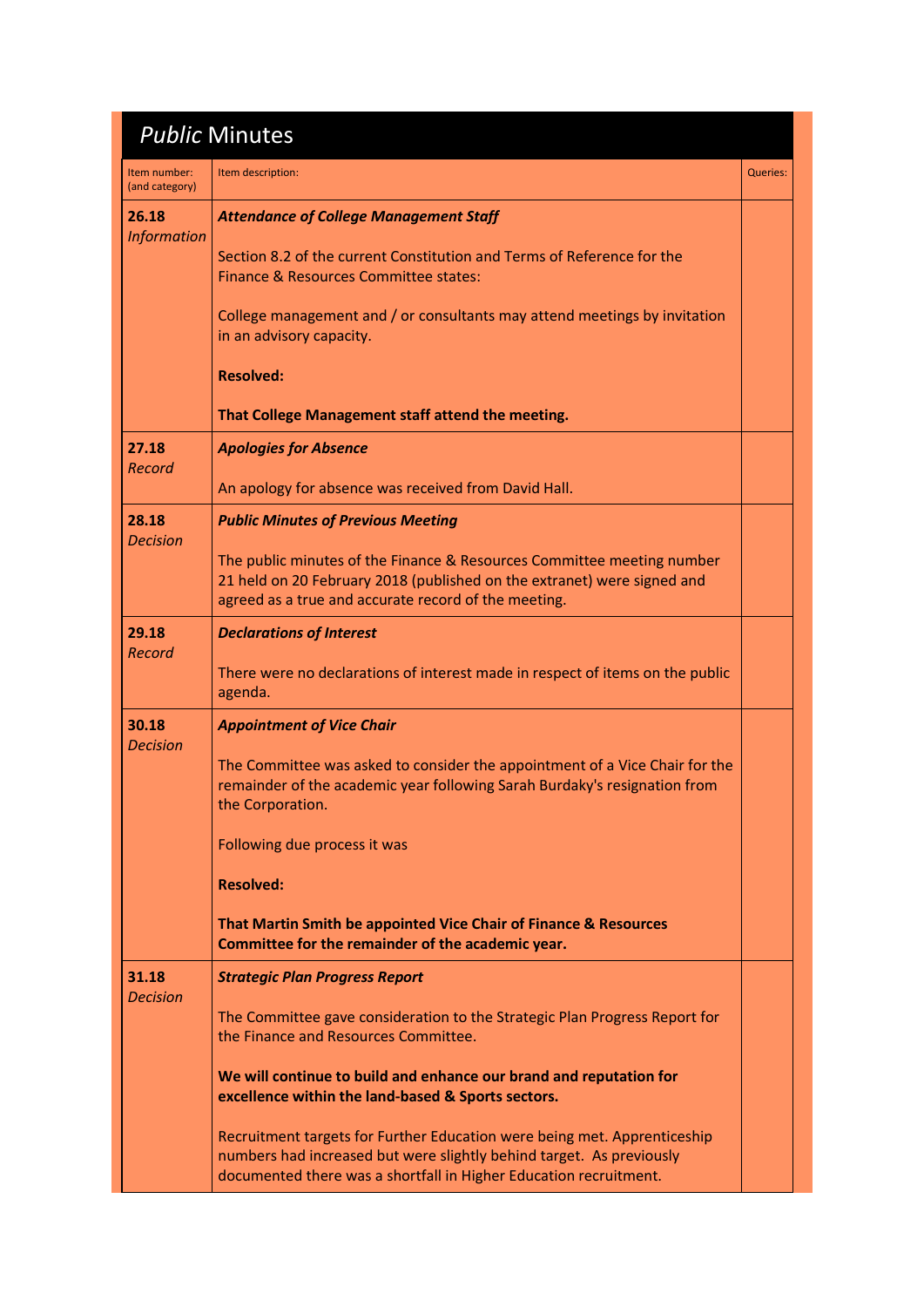|                          | Research income had been achieved.                                                                                                                                                                                                                                                                                                                                                                                                                                                                                                                                                                                                                                                                                                                                                                                                                                                                                                                                                                           |  |
|--------------------------|--------------------------------------------------------------------------------------------------------------------------------------------------------------------------------------------------------------------------------------------------------------------------------------------------------------------------------------------------------------------------------------------------------------------------------------------------------------------------------------------------------------------------------------------------------------------------------------------------------------------------------------------------------------------------------------------------------------------------------------------------------------------------------------------------------------------------------------------------------------------------------------------------------------------------------------------------------------------------------------------------------------|--|
|                          | We will provide an outstanding teaching and learning experience.                                                                                                                                                                                                                                                                                                                                                                                                                                                                                                                                                                                                                                                                                                                                                                                                                                                                                                                                             |  |
|                          | The human resources and capital plan statistics showed the relevant key<br>performance indicators were being met.                                                                                                                                                                                                                                                                                                                                                                                                                                                                                                                                                                                                                                                                                                                                                                                                                                                                                            |  |
|                          | We will deliver great value for money.<br>The financial key performance indicator statistics showed College to be<br>mainly performing on target. The surplus after interest was slightly down and<br>the Farm was significantly below target.<br>In response to questions an explanation was received concerning the<br>apprentice area income in relation to student numbers. A decline in timely<br>achievement meant a number of students remained on courses whilst<br>funding had expired. The national delivery of Sportsturf, a large area, was<br>receiving management attention and undergoing restructure. It was<br>anticipated there would be a 4% reduction in timely achievement against the<br>previous year.<br>It was confirmed recruitment was exceeding income target. The shift from<br>frameworks to standards had impacted on admissions administration with<br>much work involved in agreeing contracts.<br>Overall the College was performing to target, though the Farm was below. |  |
|                          | The key discussion points were picked up throughout the meeting.                                                                                                                                                                                                                                                                                                                                                                                                                                                                                                                                                                                                                                                                                                                                                                                                                                                                                                                                             |  |
|                          | <b>Resolved:</b>                                                                                                                                                                                                                                                                                                                                                                                                                                                                                                                                                                                                                                                                                                                                                                                                                                                                                                                                                                                             |  |
|                          | That the Strategic Plan Progress Report be received.                                                                                                                                                                                                                                                                                                                                                                                                                                                                                                                                                                                                                                                                                                                                                                                                                                                                                                                                                         |  |
| 32.18<br><b>Decision</b> | <b>Financial Position Statement for the Period Ended 30 April 2018</b>                                                                                                                                                                                                                                                                                                                                                                                                                                                                                                                                                                                                                                                                                                                                                                                                                                                                                                                                       |  |
|                          | The Committee gave consideration to the Financial Position Statement for the<br>period ending 30 April 2018. The report included information on investment<br>funds and cash flow.                                                                                                                                                                                                                                                                                                                                                                                                                                                                                                                                                                                                                                                                                                                                                                                                                           |  |
|                          | The surplus as a percentage of income (pre FRS17) was 3% (2.3% April<br>2017). The balance sheet remained healthy. There was a current ratio of 1:1.3<br>and cash days of 65.<br>Overall income was £241k (1%) behind budget though ahead of last year by<br>£1,574k (7.2%).                                                                                                                                                                                                                                                                                                                                                                                                                                                                                                                                                                                                                                                                                                                                 |  |
|                          | The DP Finance & Corporate Services responded to questions and provided<br>detailed information on the accounts.                                                                                                                                                                                                                                                                                                                                                                                                                                                                                                                                                                                                                                                                                                                                                                                                                                                                                             |  |
|                          | The cash flow position was following forecast with the balance, at this stage,<br>ahead of the previous year.                                                                                                                                                                                                                                                                                                                                                                                                                                                                                                                                                                                                                                                                                                                                                                                                                                                                                                |  |
|                          | Trends were consistent with descriptions at 6 months and at 9 months with<br>performance closely tracking the Key targets.                                                                                                                                                                                                                                                                                                                                                                                                                                                                                                                                                                                                                                                                                                                                                                                                                                                                                   |  |
|                          | It was explained that the dip in tuition fee income from the age 19 plus                                                                                                                                                                                                                                                                                                                                                                                                                                                                                                                                                                                                                                                                                                                                                                                                                                                                                                                                     |  |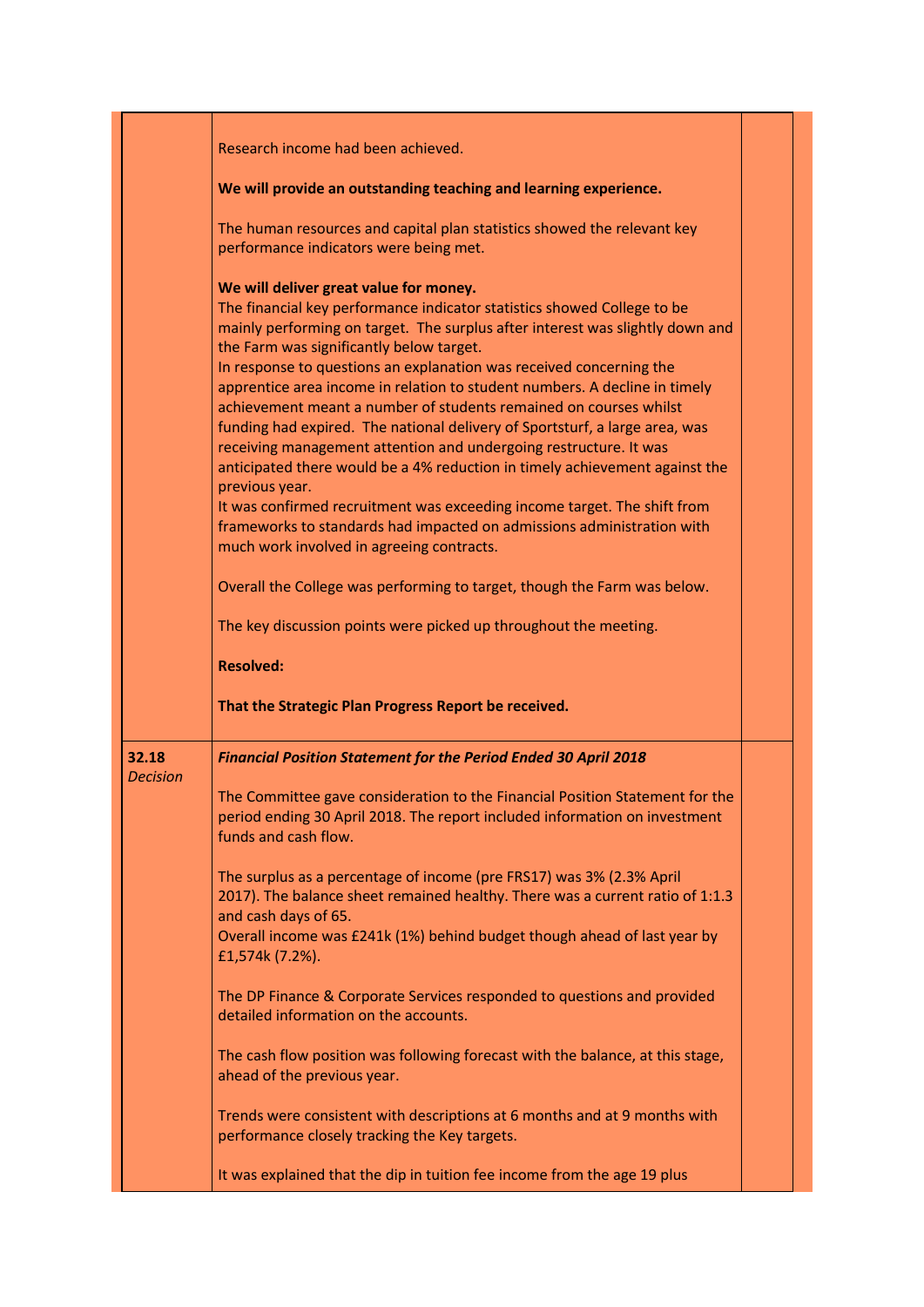|                          | learner group indicated this group of learners who co-funded or self-funded<br>their study were less accepting of taking out student loans. Numbers had<br>been maintained as this year there had been take up with the subcontracted<br>provision which was beyond the budgeted amount. |  |
|--------------------------|------------------------------------------------------------------------------------------------------------------------------------------------------------------------------------------------------------------------------------------------------------------------------------------|--|
|                          | The Apprenticeship & Skills area though currently behind would achieve<br>profiled income.                                                                                                                                                                                               |  |
|                          | Short courses income was down on the previous year. There had been<br>a restructure and focus on the mix of courses and commercial viability.                                                                                                                                            |  |
|                          | There had been significant savings in direct pay costs through robust<br>procedures and other efficiencies.                                                                                                                                                                              |  |
|                          | Members discussed how performance in the year to date and full year<br>moved. it was agreed that from the six month point this could be indicated in<br>the report.                                                                                                                      |  |
|                          | <b>Resolved:</b>                                                                                                                                                                                                                                                                         |  |
|                          | That the Financial Position Statement for the period ending 30 April 2018 be<br>received and approved as submitted.                                                                                                                                                                      |  |
| 33.18<br><b>Decision</b> | <b>Myerscough Ventures Report for the Period Ended 30 April 2018</b>                                                                                                                                                                                                                     |  |
|                          | Consideration was given to the Myerscough Ventures Financial Performance                                                                                                                                                                                                                 |  |
|                          | Report for the period ended 30 April 2018.<br>At the end of the period the income contribution from Myerscough Ventures                                                                                                                                                                  |  |
|                          | provided a total contribution of £1,192,057 ahead of profile by £87,469. With<br>inclusion of the Farm, the total was reduced to £1,071,509.                                                                                                                                             |  |
|                          | Areas had performed well, mostly on or above target. A new golf professional<br>had been appointed after a four month gap, this had partly resulted in a                                                                                                                                 |  |
|                          | reduction in expected income. Commercial Horticulture had also fallen short<br>of target.                                                                                                                                                                                                |  |
|                          | Contributions to overheads were shown after the allocation of the direct<br>costs associated with the activities.                                                                                                                                                                        |  |
|                          | The Farm - Performance was significantly below projections. A discussion<br>took place and members asked questions on aspects of performance                                                                                                                                             |  |
|                          | described in the monitoring plan. The original year end outturn would not be<br>achieved and the team were working hard to manage expenditure during the                                                                                                                                 |  |
|                          | final period of the year. Members noted the monitoring plan, farm<br>staffing, and attention to the farm enterprises under the relatively recently                                                                                                                                       |  |
|                          | appointed Farm Director who had been making changes since he came into<br>post. They sought assurance that the financial elements of negative variances<br>were scrutinised.                                                                                                             |  |
|                          | The Food, Farming, Technical & Innovation Centre (FFIT) - Members gave                                                                                                                                                                                                                   |  |
|                          | consideration to the summary of progress against FFIT / LEP targets to May<br>2018. Overall project targets were due to be achieved by 31 March                                                                                                                                          |  |
|                          | 2021. College had agreed to the LEPs invitation to review them. Some were<br>being exceeded and some were not. The activity targets were based on 2014                                                                                                                                   |  |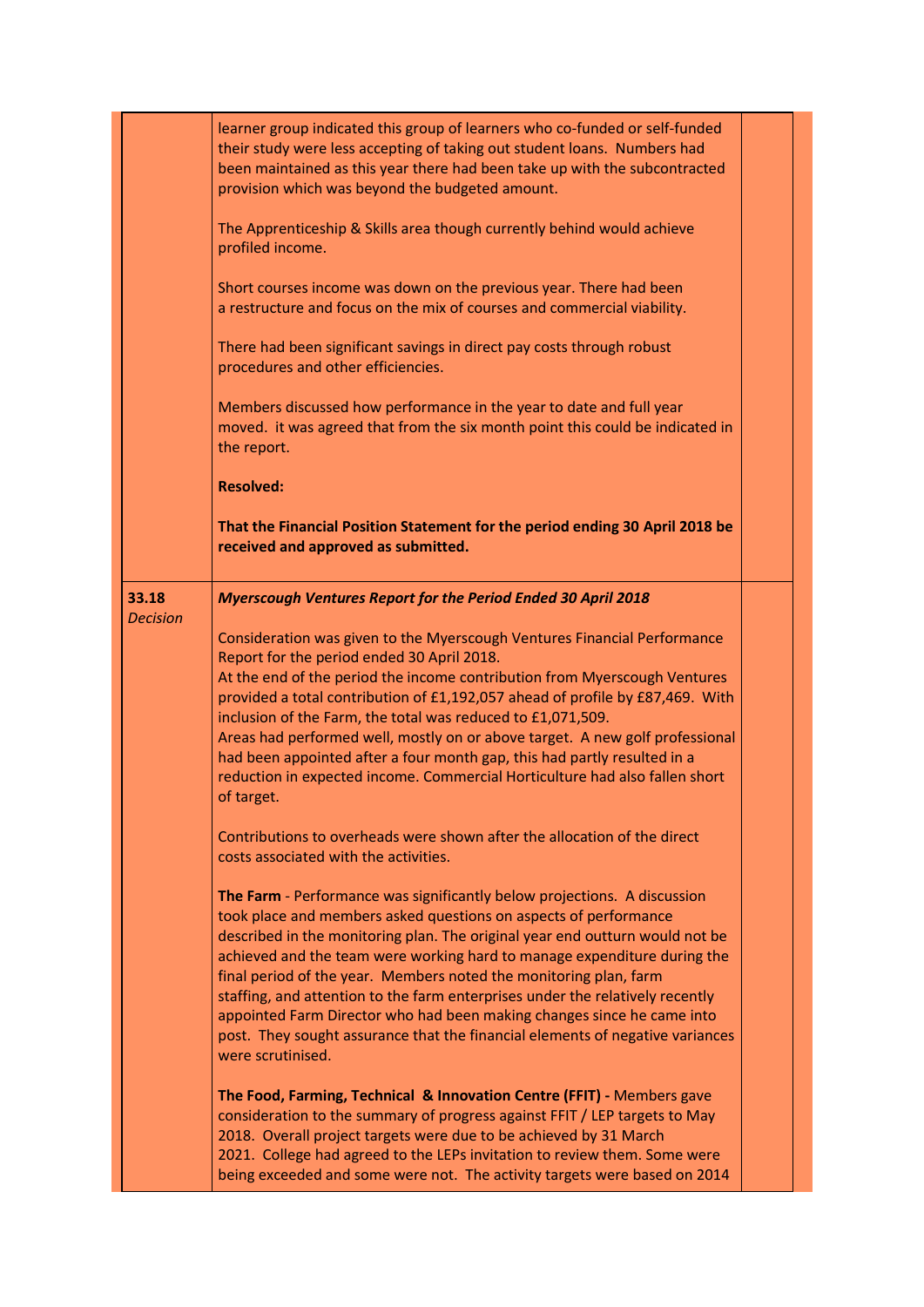|                    | data. It was confirmed the figures for student growth related to all<br>students. There would be a further report in September 2018, the LEP would<br>have met in July 2018.<br>Members asked questions on FFIT financial and strategic performance. The<br>external marketing of the FFIT on the College website was in development<br>and expected to be launched in phases as the materials were developed, with<br>the conference venue web page to be launched first shortly.<br><b>Resolved:</b> |  |
|--------------------|--------------------------------------------------------------------------------------------------------------------------------------------------------------------------------------------------------------------------------------------------------------------------------------------------------------------------------------------------------------------------------------------------------------------------------------------------------------------------------------------------------|--|
|                    | 1. That the financial performance report on Myerscough Ventures for<br>the period ended 30 April 2018 be received.<br>2. That the Farm Monitoring Plan be received.<br>That the FFIT Progress Report be received.<br>3.                                                                                                                                                                                                                                                                                |  |
| 34.18              | <b>Capital Expenditure Report for the Period Ended 30 April 2018</b>                                                                                                                                                                                                                                                                                                                                                                                                                                   |  |
| <b>Decision</b>    | Total expenditure against the annual budget of £3,978k for 2017 / 2018<br>amounted to £2,836k at 30 April 2018.                                                                                                                                                                                                                                                                                                                                                                                        |  |
|                    | The Committee noted progress made on the capital projects and<br>that expenditure was within the agreed tolerance.                                                                                                                                                                                                                                                                                                                                                                                     |  |
|                    | <b>Resolved:</b>                                                                                                                                                                                                                                                                                                                                                                                                                                                                                       |  |
|                    | That the report on Capital Expenditure for the period ended 30 April 2018                                                                                                                                                                                                                                                                                                                                                                                                                              |  |
|                    | be received.                                                                                                                                                                                                                                                                                                                                                                                                                                                                                           |  |
| 35.18              | <b>Education and Skills Funding Agency - Financial Health Check</b>                                                                                                                                                                                                                                                                                                                                                                                                                                    |  |
| <b>Information</b> | Members gave consideration to a letter from the Education and Skills Funding<br>Agency, which confirmed Financial Health for Myerscough College as "Good".                                                                                                                                                                                                                                                                                                                                             |  |
|                    | The letter also included a financial dashboard compiled from the information<br>that Myerscough and other colleges submitted. This incorporated various key<br>performance indicators and measures against both target benchmarks and<br>benchmarks achieved in the sector.                                                                                                                                                                                                                            |  |
|                    | <b>Resolved:</b>                                                                                                                                                                                                                                                                                                                                                                                                                                                                                       |  |
|                    | That The EFA report on the Financial Health of Myerscough College be<br>noted.                                                                                                                                                                                                                                                                                                                                                                                                                         |  |
| 36.18              | College Funding 2018/2019                                                                                                                                                                                                                                                                                                                                                                                                                                                                              |  |
| <b>Information</b> | Finance & Resources Committee gave consideration to the updated report on<br>the current situation with regard to funding for 2018/2019 which had been<br>considered at the last Corporation meeting in March.                                                                                                                                                                                                                                                                                         |  |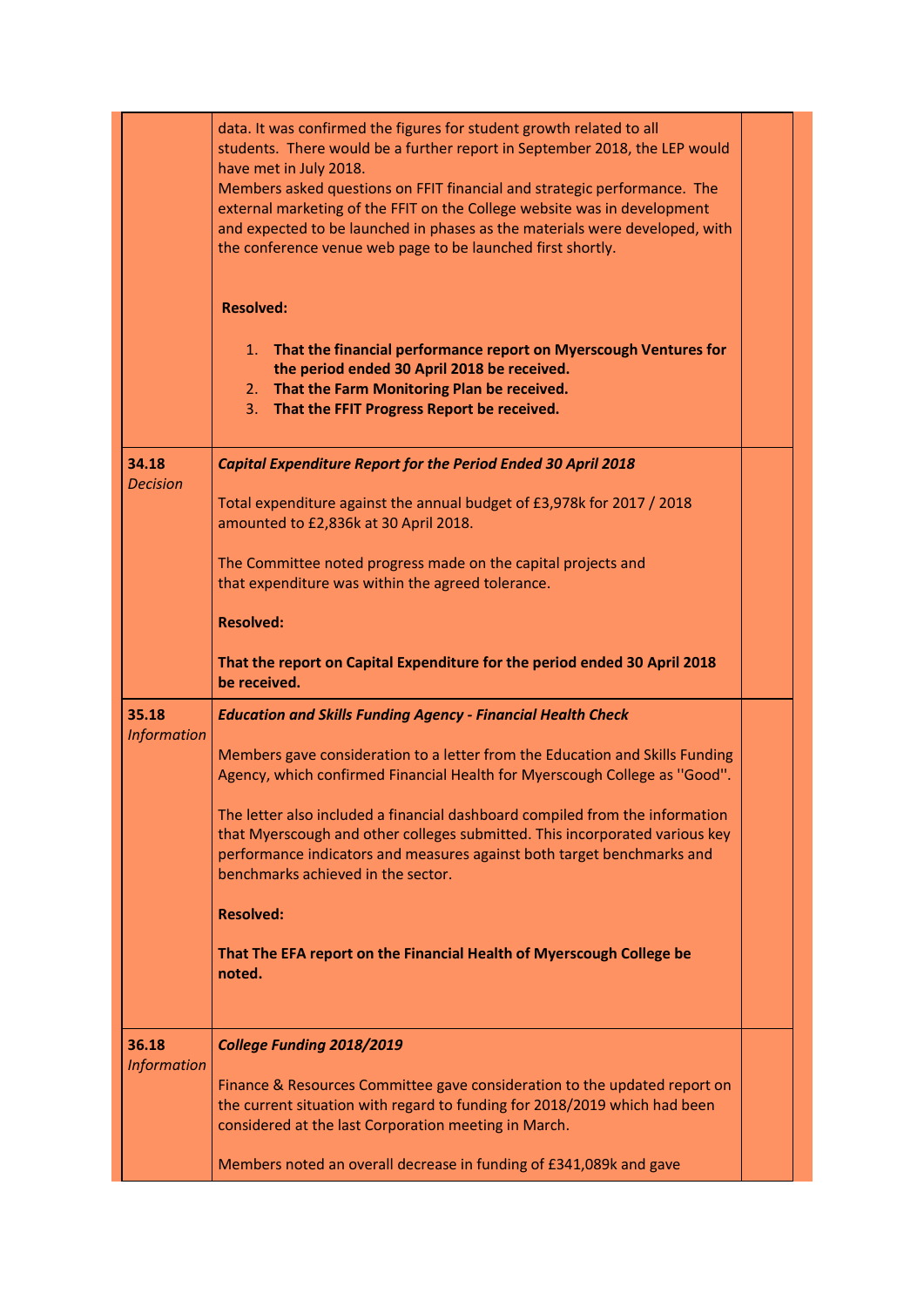|                          | attention to the various elements in the report.                                                                                                                                                                                                              |  |
|--------------------------|---------------------------------------------------------------------------------------------------------------------------------------------------------------------------------------------------------------------------------------------------------------|--|
|                          | In response to questions Members noted the College course mix did have an<br>effect on income as some courses, eg Agriculture and Equine had higher cost<br>weightings.                                                                                       |  |
|                          | The appeal for additional funding for the College's High Needs learners from<br>the Lancashire County Council was rejected. College would now seek extra<br>allocation through negotiation with local authorities though this would be to<br>a lesser amount. |  |
|                          | The ESFA had broadened the funding eligibility via a pilot for 2018 / 19 to<br>provide full funding for level 2 courses to those aged over 19 who were in<br>receipt of a low wage.                                                                           |  |
|                          | <b>Resolved:</b>                                                                                                                                                                                                                                              |  |
|                          | That the FE funding Report be received and the decrease in the funding<br>allocation for 2018/19 of £341,089k be noted.                                                                                                                                       |  |
| 37.18<br><b>Decision</b> | <b>HE Tuition Fees 2019-2020</b>                                                                                                                                                                                                                              |  |
|                          | Finance & Resources Committee gave consideration to the proposed Higher<br>Education Tuition Fees for 2019/2020.                                                                                                                                              |  |
|                          | To ensure compliance, Myerscough was reqired to work with UCLAN to agree<br>the fee structure for new entrants in 2019/20 as part of the Access<br>Agreement.                                                                                                 |  |
|                          | The government had implemented a cap on full time degree fees of £9,250<br>so no increase was available.<br>It was proposed to apply an inflationary increase to the fees for part<br>time programmes for 2019/20.                                            |  |
|                          | There was a discussion around part time International course fees with<br>members noting these were in step with the market place and so no increase<br>was recommended.                                                                                      |  |
|                          | <b>Resolved:</b>                                                                                                                                                                                                                                              |  |
|                          | That the HE tuition Fees be submitted to Corporation for approval.                                                                                                                                                                                            |  |
| 38.18<br><b>Decision</b> | <b>Statutory Risk Register</b>                                                                                                                                                                                                                                |  |
|                          | Finance & Resources Committee gave consideration to those elements of the<br>Statutory Risk Register applicable to the Committee. Changes were<br>highlighted.                                                                                                |  |
|                          | Risk 3E, 'Failure to maintain and increase apprenticeships funding either from<br>Levy payers/and or ESFATB learners in College' came under discussion due to<br>CITB being unsuccessful with some non levy procurement. The matter was                       |  |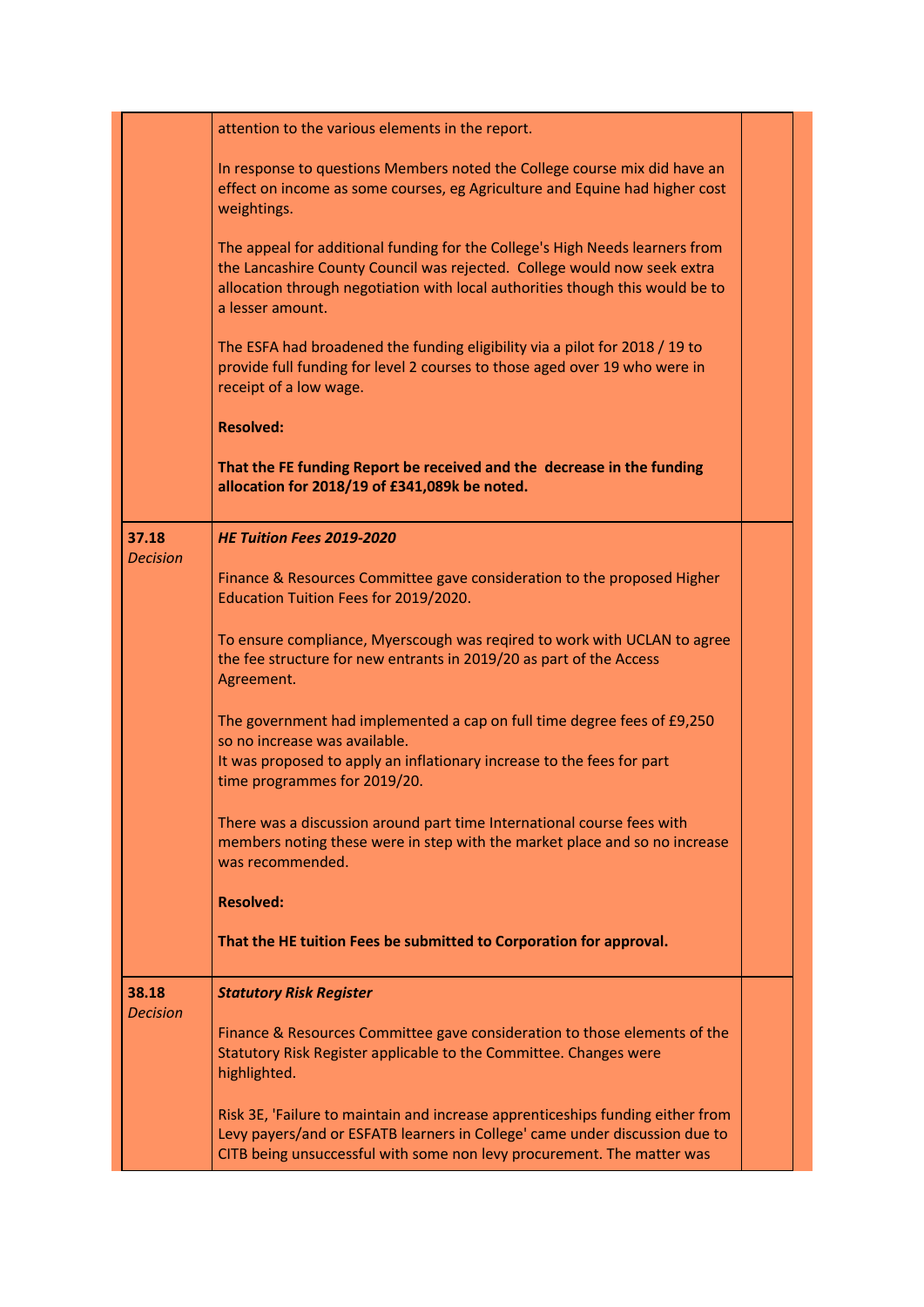|                          | under appeal. There was potentially a small risk of a lack of income for a<br>group of learners.                                                                                                                                                                                                               |  |
|--------------------------|----------------------------------------------------------------------------------------------------------------------------------------------------------------------------------------------------------------------------------------------------------------------------------------------------------------|--|
|                          | A revised treasury policy would be submitted to a future meeting to enable<br>more opportunity to increase returns.                                                                                                                                                                                            |  |
|                          | It was agreed to incorporate 'impact of discussions to staff moral' concerning<br>budgetary and staffing discussions.                                                                                                                                                                                          |  |
|                          | <b>Resolved:</b>                                                                                                                                                                                                                                                                                               |  |
|                          | That the Risk Registers relevant to the Finance & Resources Committee and<br>associated actions be agreed.                                                                                                                                                                                                     |  |
| 39.18<br><b>Decision</b> | <b>Student Bursary Fund Allocations</b>                                                                                                                                                                                                                                                                        |  |
|                          | Finance & Resources Committee gave consideration to the Student Bursary<br>Fund Allocations for the academic year 2018 / 19 and the revised FE and HE<br><b>Student Bursary Policies.</b>                                                                                                                      |  |
|                          | In response to questions members noted that bursaries were fully disbursed<br>in year, a small carry over can be made to the next year. The audit last year<br>gave a clean bill of health regarding disbursing bursary funds and so provides<br>assurance of effective management and operation in this area. |  |
|                          | There was a discussion on the criteria for financial support travelling to and<br>from College.                                                                                                                                                                                                                |  |
|                          | Bursaries were paid in stages and linked to attendance.                                                                                                                                                                                                                                                        |  |
|                          | The FE and HE Bursary policies included minor updates to reflect the latest<br>guidance from the ESFA and to provide clarity to applicants.                                                                                                                                                                    |  |
|                          | <b>Resolved:</b>                                                                                                                                                                                                                                                                                               |  |
|                          | 1. That the Student Bursary Fund Allocations for academic year 2018 /<br>19 be agreed.                                                                                                                                                                                                                         |  |
|                          | That the FE and HE Student Bursary Policies be approved.<br>2.                                                                                                                                                                                                                                                 |  |
| 40.18<br>Decision        | Human Resources Report for the Period Ended 30 April 2018                                                                                                                                                                                                                                                      |  |
|                          | Finance & Resources Committee gave consideration to the Human Resources<br>Report for the Period Ended 30 April 2018                                                                                                                                                                                           |  |
|                          | The statistics indicated overall staff sickness percentage was ahead of target<br>for this quarter though the overall sick pay total had increased for the year.<br>Staff turnover at 15.48% was below the national benchmark. The largest<br>group of leavers was from the support staff category.            |  |
|                          | The stability index had reduced to 67.49% mainly due to a number of long<br>serving staff retiring.                                                                                                                                                                                                            |  |
|                          | Pay continued to be the main reason for leaving.<br>Analysis of the statistics enables further analysis to identify areas where                                                                                                                                                                                |  |